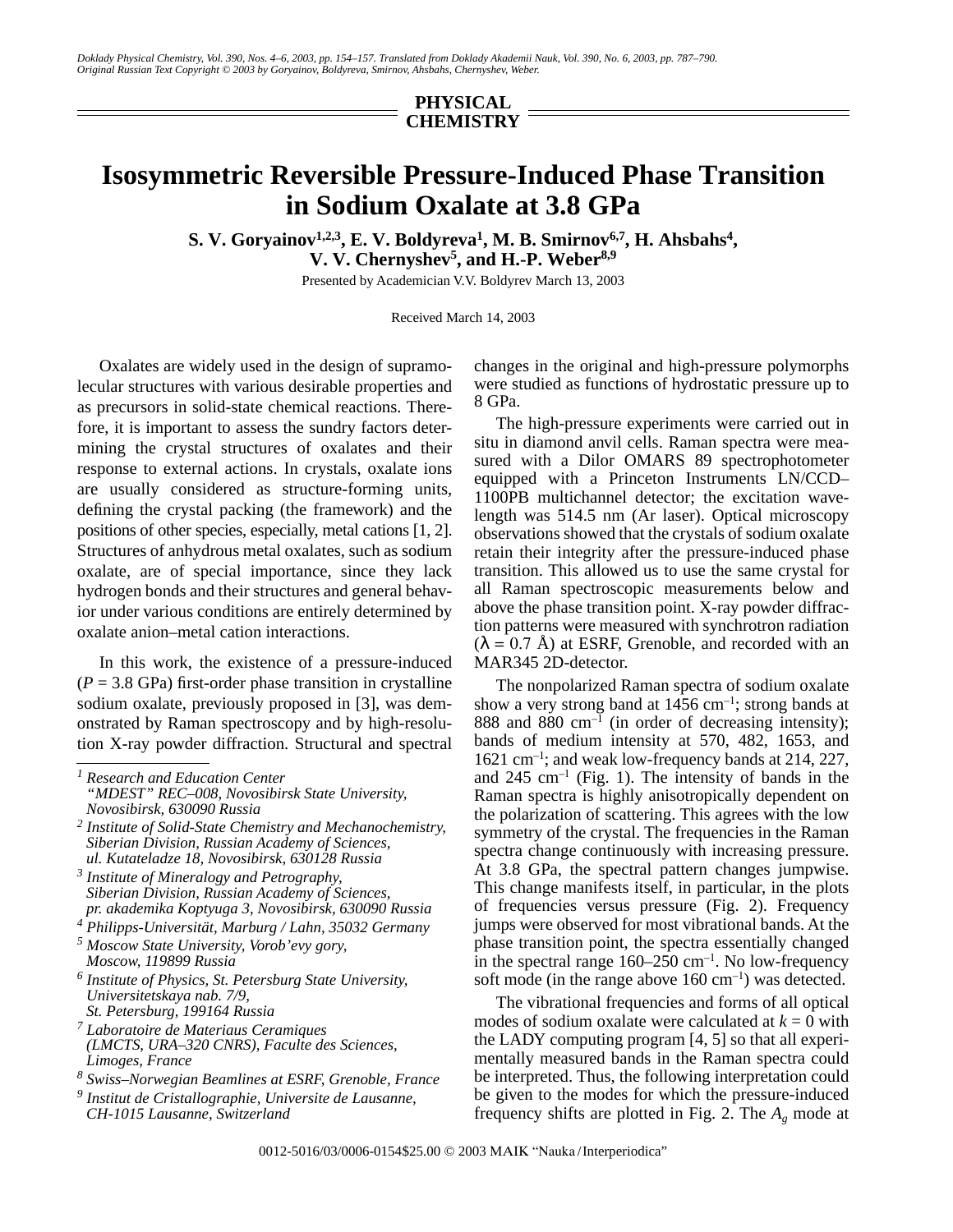

Fig. 1. Raman spectra of crystalline sodium oxalate at various pressures:  $(I)$  ambient pressure (free crystal, no diamond anyil cell) and  $(2)$  1.46,  $(3)$  3.75,  $(4)$  3.85, and  $(5)$  6.57 GPa.

 $482 \text{ cm}^{-1}$  is a rocking vibration of the type of an inphase rotation of two  $CO<sub>2</sub>$  groups almost in the plane of the  $(O_2C$ – $CO_2)^{2}$  molecule. The  $A_\nu$  mode at 570 cm<sup>-1</sup> corresponds to an in-phase bending vibration of the OCO angles. The bands at 880 and 888 cm<sup>-1</sup>-are assigned to  $B_g$  and  $A_g$  C–C stretching vibrations, which correspond to a fully symmetrical deformation of the whole molecule, so that the effective mass of this vibration is noticeably higher than the mass of a single C atom. As a rule, such fully symmetrical vibrations of organic molecules have high intensities in the Raman spectra. The  $A_e$  mode at 1456 cm<sup>-1</sup> is a stretching C-O vibration, which is symmetrical for  $CO<sub>2</sub>$  groups and has a large contribution from the C–C vibration. The  $A_{\varrho}$  and  $B<sub>g</sub>$  modes at, respectively, 1621 and 1653 cm<sup>-1</sup> correspond to the C-O antisymmetric stretches. The low-frequency  $160-250$  cm<sup>-1</sup> range shows the translational modes of the cations. This range undergoes the most profound changes upon the phase transition.

Nonzero elastic constants of sodium oxalate under ambient conditions were calculated by the lattice dynamics method using the LADY program [4, 5]:  $C_{11} = 107.9, C_{22} = 145.3, C_{33} = 135.7, C_{44} = 29.5, C_{55} =$ 

DOKLADY PHYSICAL CHEMISTRY Vol. 390 Nos.  $4-6$ 2003

16.6,  $C_{66} = 41.6$ ,  $C_{12} = 79.3$ ,  $C_{13} = 55.9$ ,  $C_{23} = 74.3$ ,<br> $C_{15} = 2.73$ ,  $C_{25} = 9.5$ ,  $C_{35} = 10.8$ , and  $C_{46} = -0.73$  GPa. The last elastic constant, which is related to the interaction of angles, is anomalously low. The calculated bulk modulus is  $K = 83.5$  GPa. Diagonalization of the  $C_{ii}$ matrix gave the minimum value of a diagonal element as equal to 15 GPa. This allows us to conclude that the structure is stable with respect to acoustic modes at high pressures, at least, up to  $P \sim 15$  GPa [6]. The phase transition at 3.8 GPa is definitely not related to a possible elastic instability of the crystal structure at much higher pressures.

According to the X-ray diffraction evidence, the crystal structure of sodium oxalate [7] does not change its space group symmetry at the point of the phase transition (space group  $P2_1/c$  is preserved), although the unit cell parameters a, b, and  $\beta$  and the cell volume change jumpwise at the phase transition point. For example, the cell volume is  $185 \text{ Å}^3$  at ambient pressure, 176  $A^3$  at 3.6 GPa, and 167  $A^3$  at 4.3 GPa (Fig. 3). The plot of the parameter  $c$  versus pressure has a pronounced kink at the phase transition point. The polymorphous transition is accompanied by a jumpwise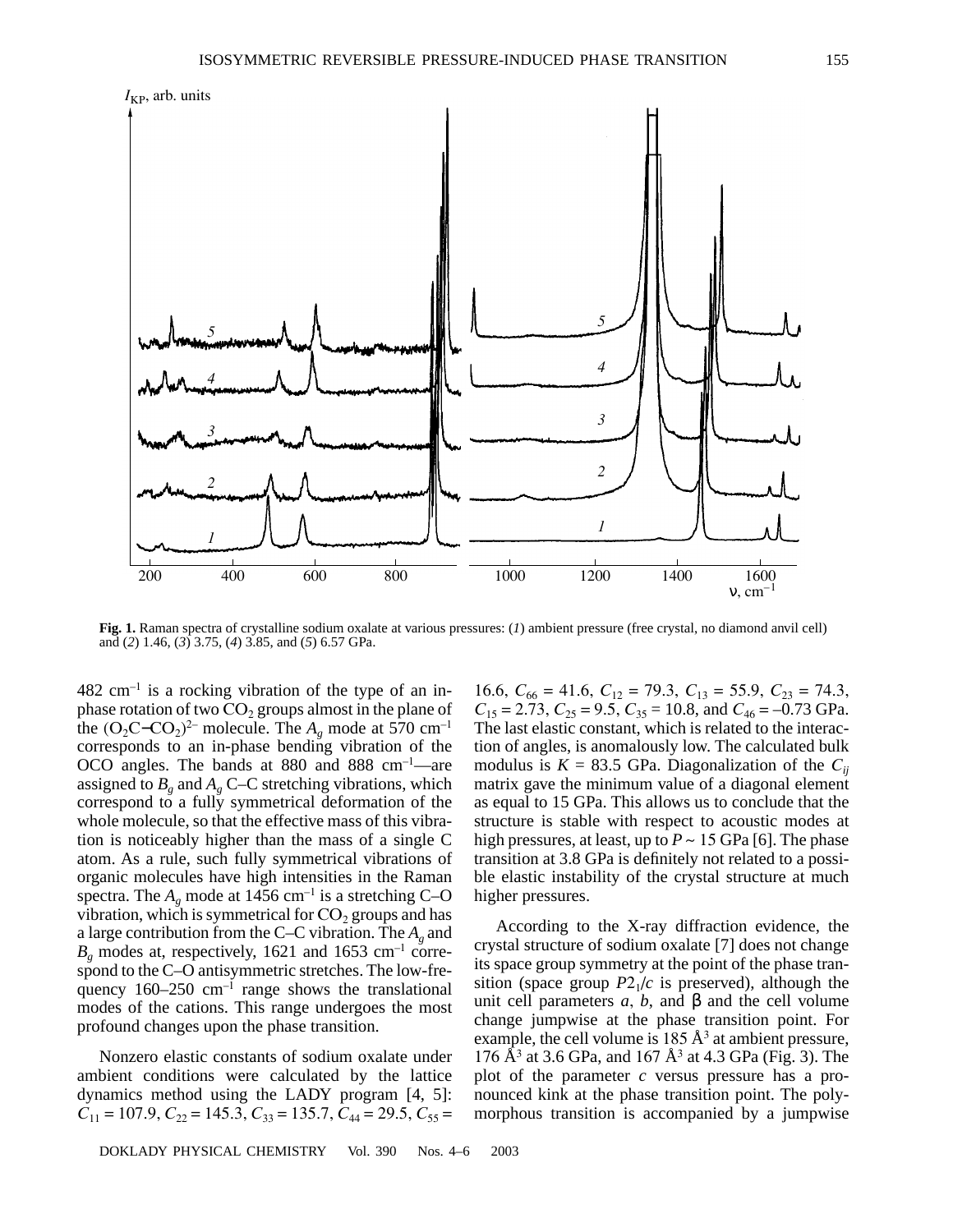

**Fig. 2.** Frequencies of selected vibrational bands in the Raman spectra of sodium oxalate vs. hydrostatic pressure up to 8 GPa.

change in the orientation of the oxalate anions and in the coordination of the sodium cations by oxygen atoms. At the same time, the packing of the centroids of the oxalate anions persists to a large extent. The unit cell parameters at 4.35 GPa are  $a = 3.160(1)$  Å,  $b =$ 5.300(2) Å,  $c = 10.001(4)$  Å, and  $\beta = 85.25(2)$ °; the fractional coordinates of the atoms from the asymmetric unit are Na(1) (0.437(8), 0.083(4), 0.336(3)), C(1) (0.073(19), 0.054(12), 0.066(6)), O(1) (0.013(10), −0.076(7), 0.173(5)), and O(2) (0.248(14), 0.271(5), 0.053(4)). The largest shifts in the course of the phase transitions were observed for the  $Na<sup>+</sup>$  cations. The shifts of the oxygen atoms were somewhat smaller and related mostly to the rotations of oxalate anions. The coordination number of Na in the original polymorph is 6,  $3O(1) + 3O(2)$  (the Na–O distances are equal to 2.27(2), 2.28(2), 2.40(2), 2.25(3), 2.40(2), and 2.48(3) Å at 3.6 GPa). In the high-pressure polymorph, the coordination number of Na is equal to 7,  $4O(1) + 3O(2)$ 



**Fig. 3.** Cell volume of sodium oxalate vs. pressure.

(the Na–O distances are equal to  $2.26(4)$ ,  $2.35(5)$ , 2.49(4), 2.50(4), 2.26(4), 2.33(5), and 2.87(4) Å at 4.3 GPa). A specific feature of the pressure-induced structural change in sodium oxalate is that the monoclinic angle β continuously decreases from 92.25° under ambient conditions to 90.75° at 3.6 GPa (just before the phase transition) and then changes jumpwise to 85.25° at the phase transition point at 3.8 GPa.

Thus, our findings allow us to draw the following conclusions:

(1) A reversible first-order phase transition takes place in crystals of sodium oxalate at 3.8 GPa.

(2) This phase transition is isosymmetric; i.e., space group  $P2<sub>1</sub>/c$  is preserved.

(3) The anisotropic compression of the structure, the rotation of oxalate ions with their packing being retained to a large extent, and the jumpwise change in the coordination number of sodium cations from 6 to 7 at the phase transition point account for the changes observed in the Raman spectra with increasing pressure.

## ACKNOWLEDGMENTS

This work was supported by the Russian Foundation for Basic Research (project nos. 02–03–33358 and 02– 05–65313), by the BRHE (joint grant REC–008 from the CRDF and the RF Ministry of Education), and by the RF Ministry of Education (grant Ch0069 of the program "Integration"; grant no. 1–67–01). Diffraction experiments were supported through grant no. 21– 45703.95 from the Swiss National Science Foundation and the European Synchrotron Radiation Facility (ESRF), Grenoble (experiment HS–1239). The experi